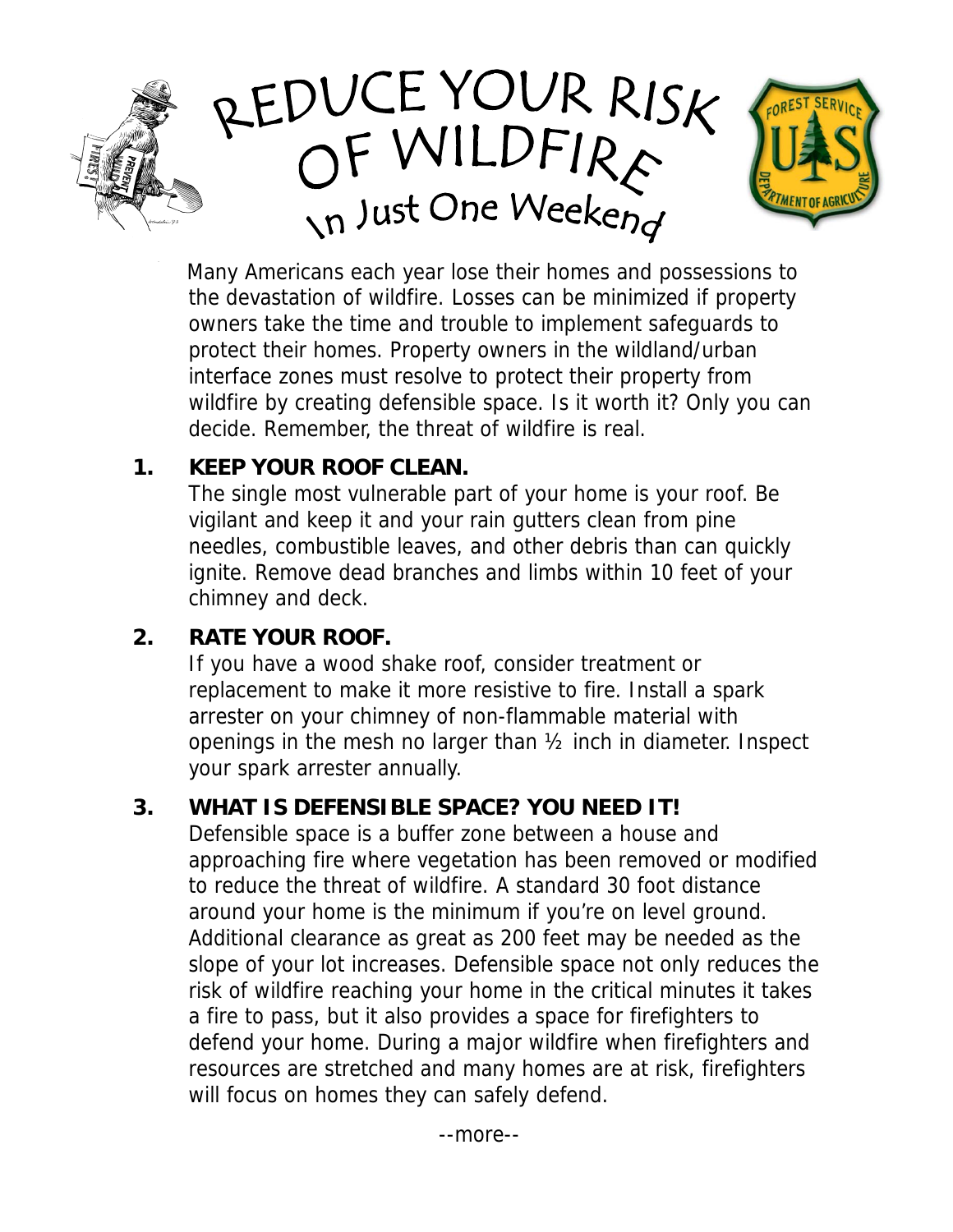REDUCE YOUR RISK OF WILDFIRE—2

# **4. REMOVE FLAMMABLE BRUSH, TREES AND VEGETATION FROM AROUND YOUR HOME.**

Replace flammable landscaping with fire-resistive counterparts. Select plants that are woody, without resin, with high moisture content in leaves, and little or no seasonal accumulation of dead vegetation. Check with a local home and garden center about varieties of vegetation that exhibit fire-resistive traits.

### **5. PRUNE OR REMOVE TREES.**

Be sure to prune or remove low-hanging branches to a height of 6-8 feet above the ground to keep a low-burning fire from climbing up these "fuel ladders." You don't want fires climbing into your tree canopies and becoming flame-throwers. If you live in the wildland/urban interface zone and want to assist in reducing wildfire danger in your community, contact your local fire district and ask how you can help. Check with local fire departments for guidelines before removing trees or thinning your property. DO NOT work on someone else's property without their permission.

# **6. CUT GRASS AND WEEDS ON A REGULAR BASIS.**

During periods of high fire danger, you should mow grasses and low vegetation. Fire spreads quickly in weeds and grasses that are overgrown and dry.

# **7. RECYCLE BRANCHES AND YARD DEBRIS.**

Look into alternative methods of disposal like recycling or composting. Always check with your local fire agency for up-todate burning regulations before you strike a match. Depending on circumstances, burning could be restricted or not allowed. And burning should only be used as a last resort. Seek safer alternatives.

### **8. RELOCATE BUILDING MATERIALS, WOOD PILES, AND OTHER FLAMMABLE MATERIALS.**

Stack all wood, building debris and other combustible materials at least 30 feet away from any structures. How about that firewood tucked under your front steps? Also, remove flammable vegetation at least 10 feet from piles of wood and debris as an additional safeguard.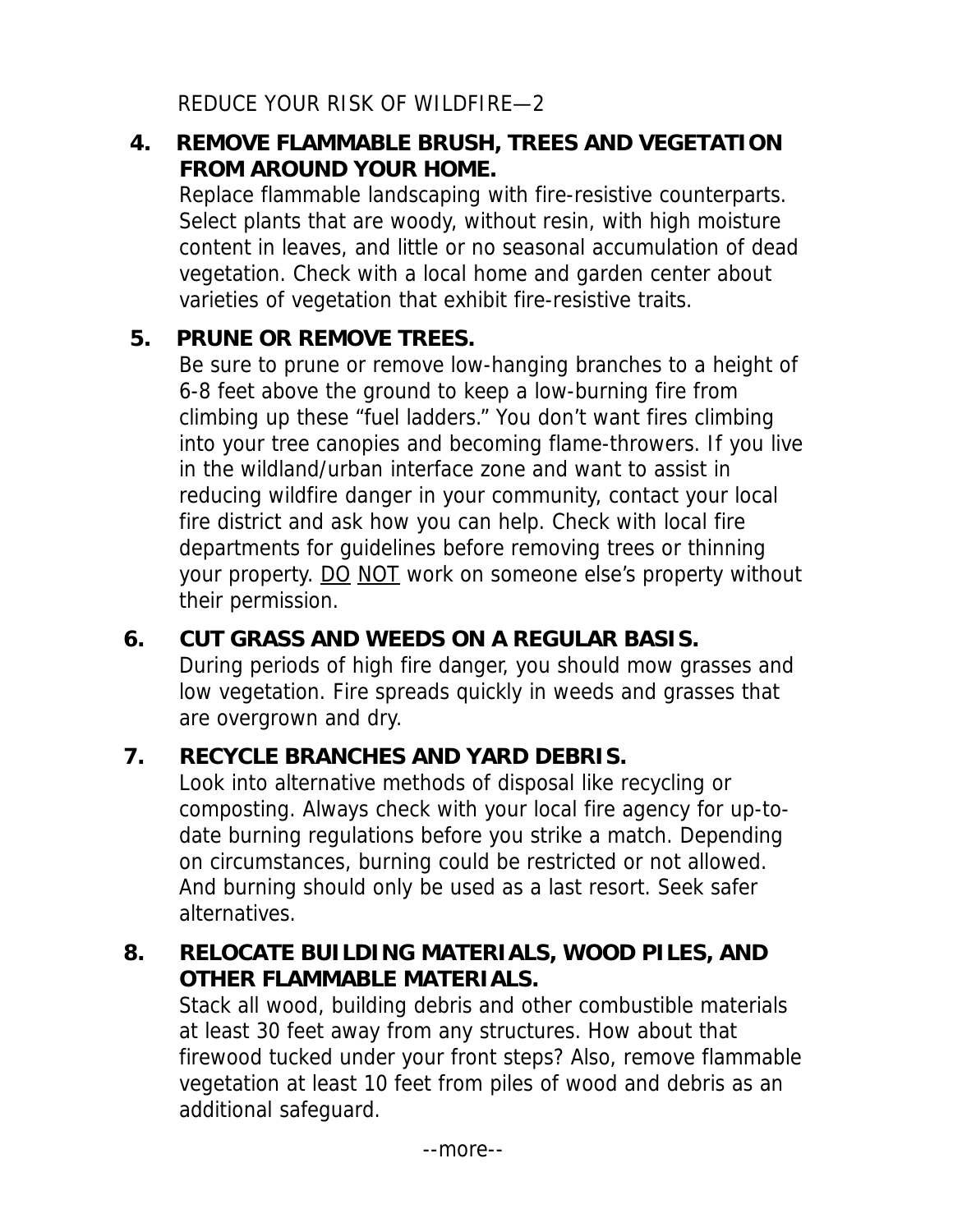REDUCE YOUR RISK OF WILDFIRE—3

#### **9. KEEP YOUR CHIMNEY CLEAN.**

Have your chimney checked twice a year for dangerous buildup of creosote or soot. Have your chimney cleaned at least once a year or whenever it is needed. Keep your dampers in good working order.

#### **10. DESIGNATE AN EMERGENCY MEETING PLACE.**

Designate a location outside where family members meet if a fire occurs.

## **11. USE SIGNAGE AND CREATE ACCESS.**

When a wildfire occurs, firefighters may be arriving from all over the country and will not be familiar with your area. Easy to read address numbers on a contrasting background should be posted at your driveway entrance to aid firefighters in finding your home quickly during an emergency. Names of roads should be indicated at all intersections. Each home should have two different entrance and exit routes. Dead-end roads that terminate in a cul-de-sac should have a minimum turn-around radius of 60 feet. Roads should not be in excess of a 12 percent grade so that emergency vehicles can access your property. Bridges must be able to support 30,000 lbs. to accommodate firefighting equipment. All roads leading to your property should be at least 16 feet wide to allow for the entrance of emergency vehicles and the passage of evacuating vehicles.

# **12. DEVELOP AN EMERGENCY WATER SUPPLY.**

Create easy access to your closest emergency water source. Mark all emergency water sources clearly and notify your local fire department of their existence. An emergency water supply could be a community water/hydrant system or cooperative storage tank with neighbors. Swimming pools can serve as an excellent source of additional water. A minimum storage supply of 2,500 gallons per lot can go a long way in helping firefighters defend your home. Locate and make note of any nearby streams, lakes, rivers, or other bodies of water that firefighters can access if needed.